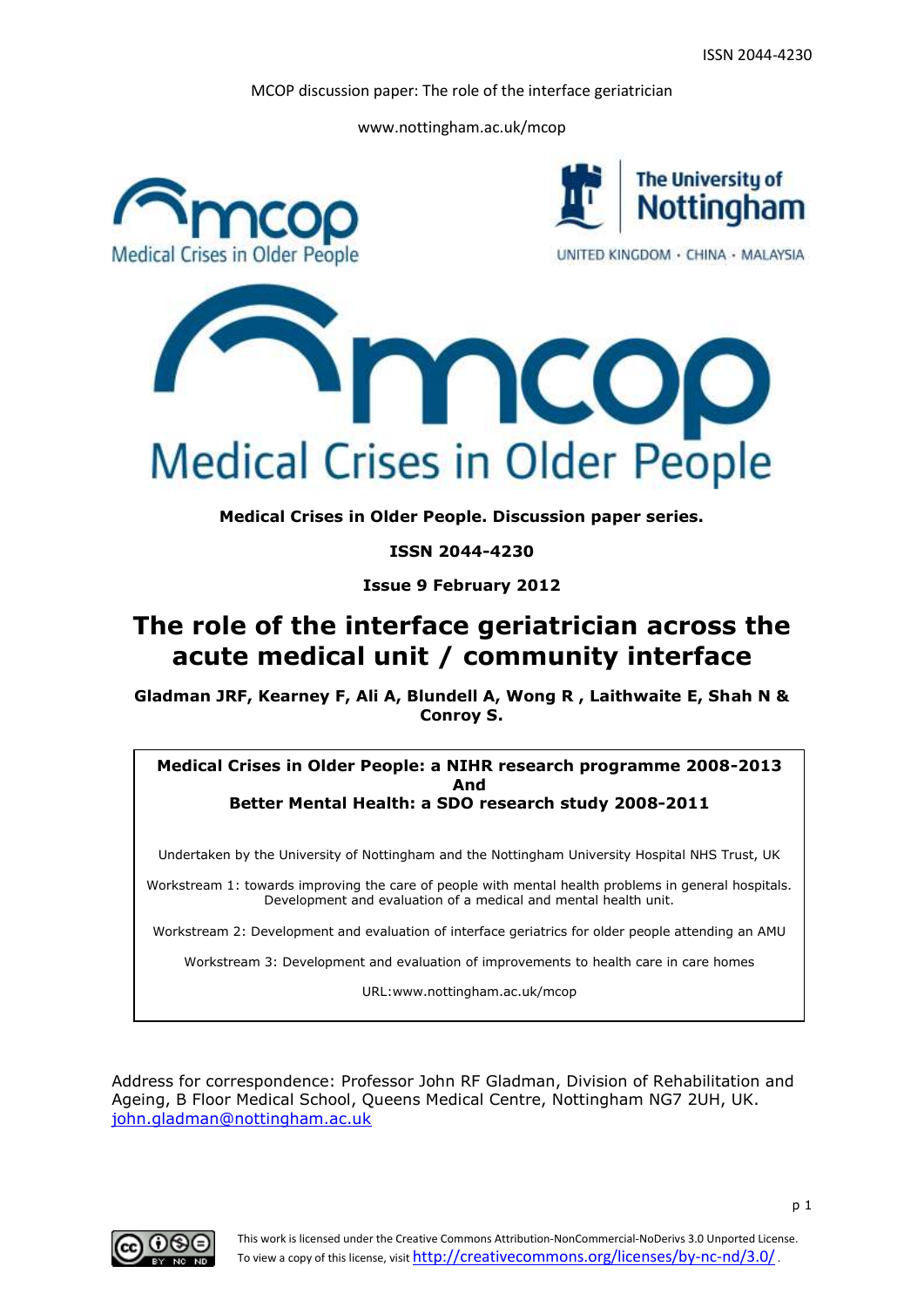www.nottingham.ac.uk/mcop





# **Summary**

Many older people discharged from Acute Medical Units have poor outcomes. We proposed that their outcomes might be improved by "interface geriatricians" – geriatricians working across the hospital – community interface. We tested this hypothesis in the AMIGOS study, a RCT comparing the health outcomes and resource use of frail older people discharged from Acute Medical Units who were seen by an interface geriatrician to those who were not. This paper provides a clinical description and summary of the interventions delivered by the interface geriatricians in the AMIGOS study, and reflects upon the potential of these interventions to improve outcomes.

This paper was written by a team of interface geriatricians who met regularly throughout the AMIGOS study to discuss cases as part of their clinical and professional development. The paper is based upon themes drawn from review of the structured reflective case reports the interface geriatricians used in their meetings.

The interventions undertaken were typical of geriatric medical practice in any other setting. They comprised a comprehensive medical assessment which, alongside a general medical review, included enquiry into mental health issues and cognition, into geriatric syndromes, and into issues of polypharmacy – often employing the use of collateral history taking. A particular feature was that the initial assessment on the Acute Medical Unit was usually followed by assessment at the patient's home, which often revealed important diagnostic facts undetected on the Acute Medical Unit. These assessments led to a range of actions such as changes to medication and also communication of the geriatrician's assessment findings to patients and primary care staff. Whilst interface geriatricians often identified clear potential benefits arising from their actions, they were aware that in some cases they were unable to prevent poor outcomes, and in other patients they had little to offer.

Interface geriatrics as described here is a feasible option with the potential to benefit patients. The results of the AMIGOS study (in progress at the time of writing this paper) will examine the cost effectiveness of this approach.

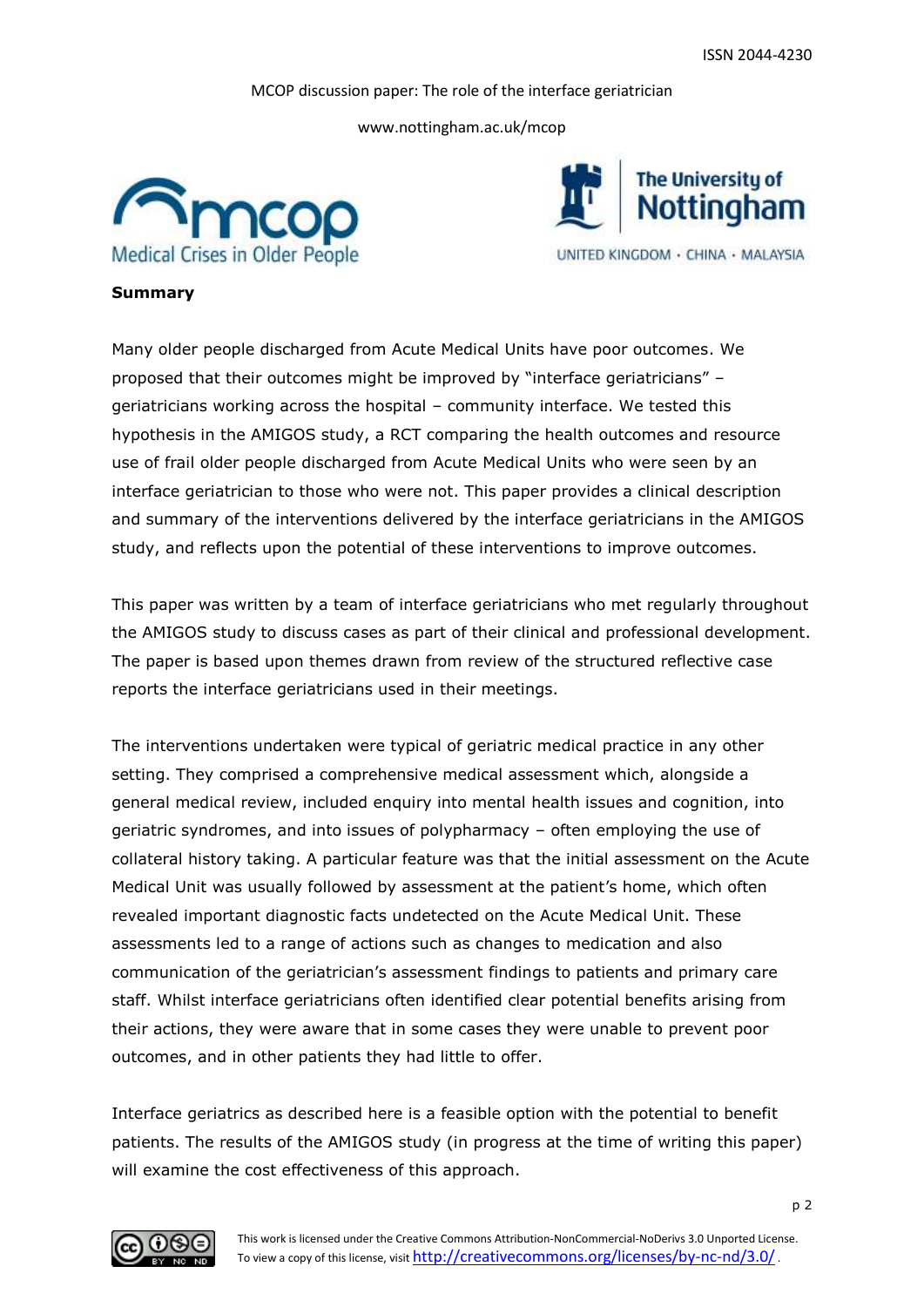www.nottingham.ac.uk/mcop





# **Introduction**

Frail older people who attend acute medical units (AMU) but who do not require hospital admission have high rates of re-attendance to acute hospital services and a high risk of mortality over the following year (1). Many of these patients present with geriatric syndromes, which usually have a background of multiple complex long-term conditions. In addition to the standard medical assessment offered by AMUs, many older people will require specialist assessment and support from other disciplines (geriatric medicine, physiotherapy, occupational therapy, nursing, social care and others) in order to deliver a comprehensive assessment and arrange on-going treatment, whether in hospital or in the community. Delivering such an assessment in a pressured acute environment is not easy and requires, staff, time, coordination and high quality communication. The conflict between these needs and the pressure of patient flow is self-evident.

Instead, this group of patients may be better served by a process that delivers "Comprehensive Geriatric Assessment" (CGA) across the primary-secondary care interface. For example, a specialist geriatric opinion could be given in the AMU, with follow-up and liaison with primary care resources as required until the medical crisis that led to the AMU attendance is properly resolved. We have coined the term "interface geriatrics" delivered by an "interface geriatrician" to describe this (2).

Whereas CGA in general is effective (3) , there is no clear benefit of CGA for frail older adults specifically at the interface between the acute hospital and community care (4). In view of this uncertainty and the considerable costs of providing a service in this setting, we conducted a multi-centre randomised controlled trial to compare the outcomes and resource use of high risk older patients attending but discharged from an AMU managed in the usual way, with the outcomes of those whose management was augmented by an interface geriatrician. Full details of the trial protocol for the acute medical unit comprehensive geriatric assessment intervention study (acronym AMIGOS) have been published elsewhere (5).

The purpose of this report is to describe in clinical detail the nature of the interventions made by the interface geriatricians in AMIGOS. This will augment the description of the intervention in other published reports of AMIGOS, assist the interpretation of the

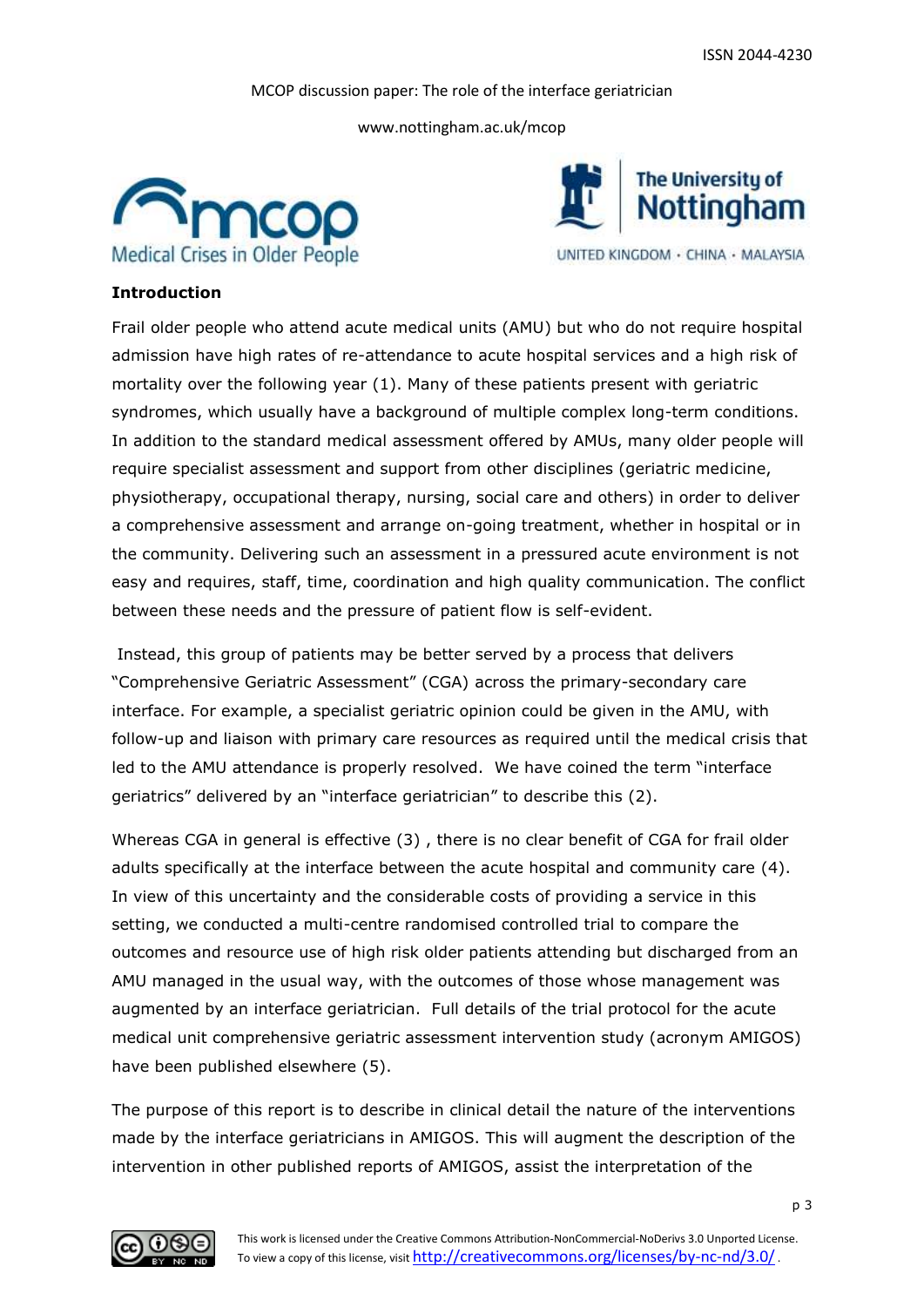www.nottingham.ac.uk/mcop





UNITED KINGDOM · CHINA · MALAYSIA

AMIGOS results, and facilitate implementation of the findings. This paper was written while AMIGOS was in progress and before the results were analysed.

# **Method**

Participants for AMIGOS were recruited from the acute medical units of two independent teaching hospitals, Nottingham University Hospitals NHS Trust and University Hospitals of Leicester NHS Trust.

In both AMUs, patients were seen by a consultant physician and medical team, with additional input sought from members of a multidisciplinary team as deemed appropriate. Patients were eligible for AMIGOS if the AMU team had declared them suitable for discharge, they were aged over 70 years, and at risk of future health problems as evidenced by a score of ≥2/6 on the Identification of Seniors at Risk (ISAR) tool (6). Informed consent was required for those with capacity, and those lacking capacity were included after discussion and with agreement by a carer or professional consultee (under the provisions of Section 32 of the Mental Capacity Act 2005). Patients were excluded if they lived outside hospital catchment area, if they lacked mental capacity to provide informed consent and had no available consultee, if there were exceptional reason for exclusion cited by AMU staff (e.g. dangerous), or if they were already participating in another intervention research project. Participants in the control group did not receive additional intervention over and above usual care after randomisation.

The AMIGOS protocol expected all participants randomised to the intervention to be seen by a geriatrician with community experience on the AMU before returning home. The geriatrician then took whatever steps he or she thought were required on the basis of this assessment. This could include changing management decisions on the AMU (reversing, altering or adding to them), communication with the general practitioner or other professionals, and arranging follow-up assessment or other actions. Follow-up could be by telephone, to an out-patient clinic or a home assessment. The nature, number and timing of any follow up was not pre-specified, but was to be as clinically indicated. It was anticipated that most patients would require some sort of additional input from the interface geriatrician on the acute medical unit leading to some further

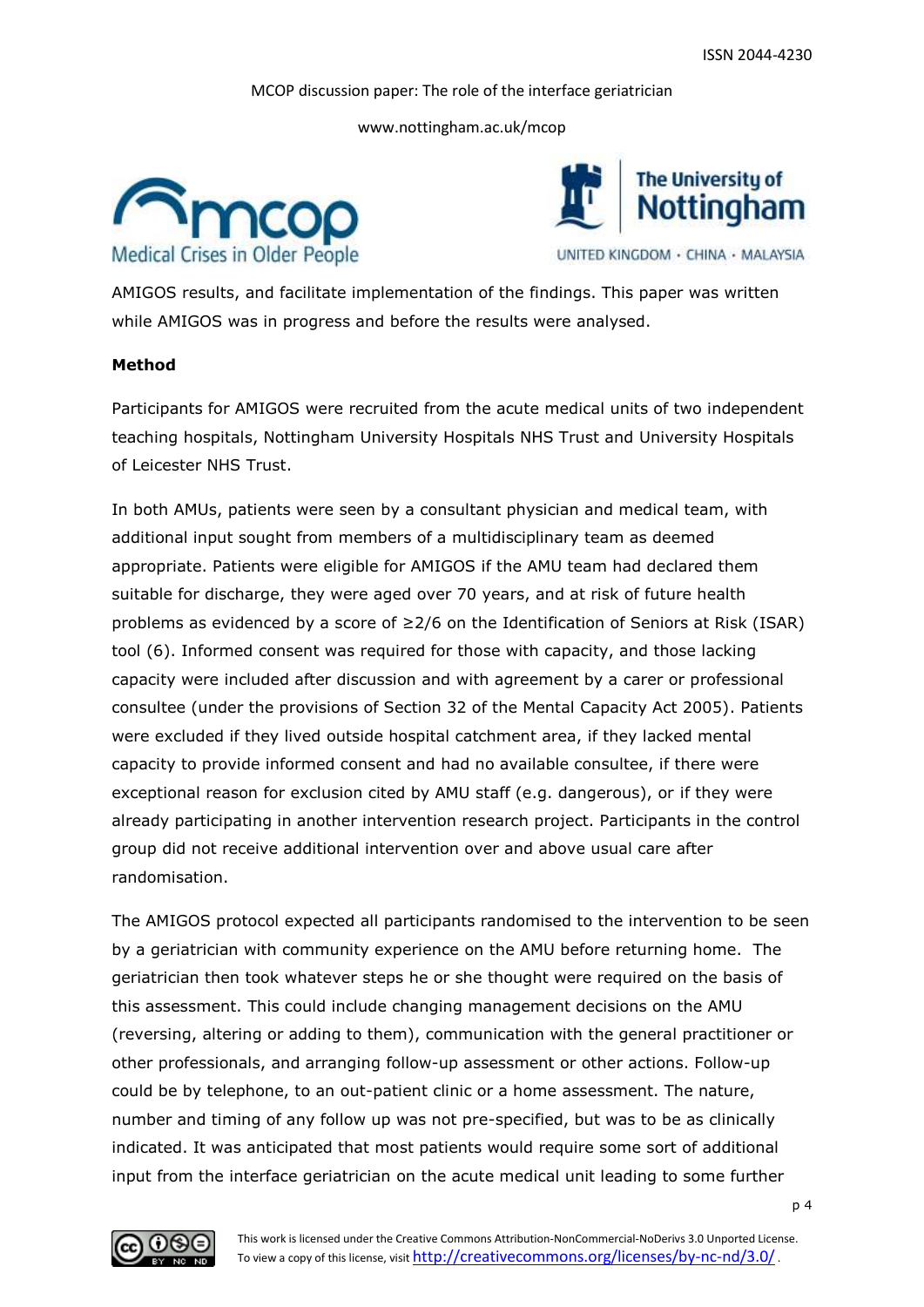www.nottingham.ac.uk/mcop





UNITED KINGDOM · CHINA · MALAYSIA

intervention, and that most would also require follow-up for more detailed assessment, or monitoring the compliance with and response to the advice given.

The interface geriatricians contributing to AMIGOS from both centres met monthly to discuss their experiences and cases. The purposes of these meetings were to ensure that the interventions given by interface geriatricians remained compliant with the AMIGOS protocol, to support clinical and professional development (CPD), and for clinical governance. Interface geriatricians prepared and presented reflective case reports, which required a brief summary of the clinical details of the patient, what was done, and an estimate by the clinician of the likely impact, positive or negative or none, of the intervention.

This paper draws upon the findings of the experience of discussing these case reports. Common themes drawn the case discussions were identified by group discussions. Case reports were selected that illustrated these themes.

## **Results**

Five illustrated case reports are provided. The following discussion describes the actions of the interface geriatricians, first describing the assessment and actions made on the AMU and then those made at follow-up.

#### Actions in the Acute Medical Unit

In some cases, interface geriatricians reported that patients had gone home before they had been able to assess them: in these cases the patients' notes could be inspected. In other cases the patient had been moved to a "discharge lounge" pending collection by a family member of hospital transport: in these cases assessment was limited due to lack of privacy or equipment. In all such cases, this was reportedly not because the interface geriatrician was tardy in responding to the referral (reportedly responding in <30 minutes to the referral) , but because of the frantic pace of the AMUs which were often in desperate need of beds due to large numbers of attendees. Thus, the delivery of interface geriatrics would be expected to extend the length of stay on an AMU by a few

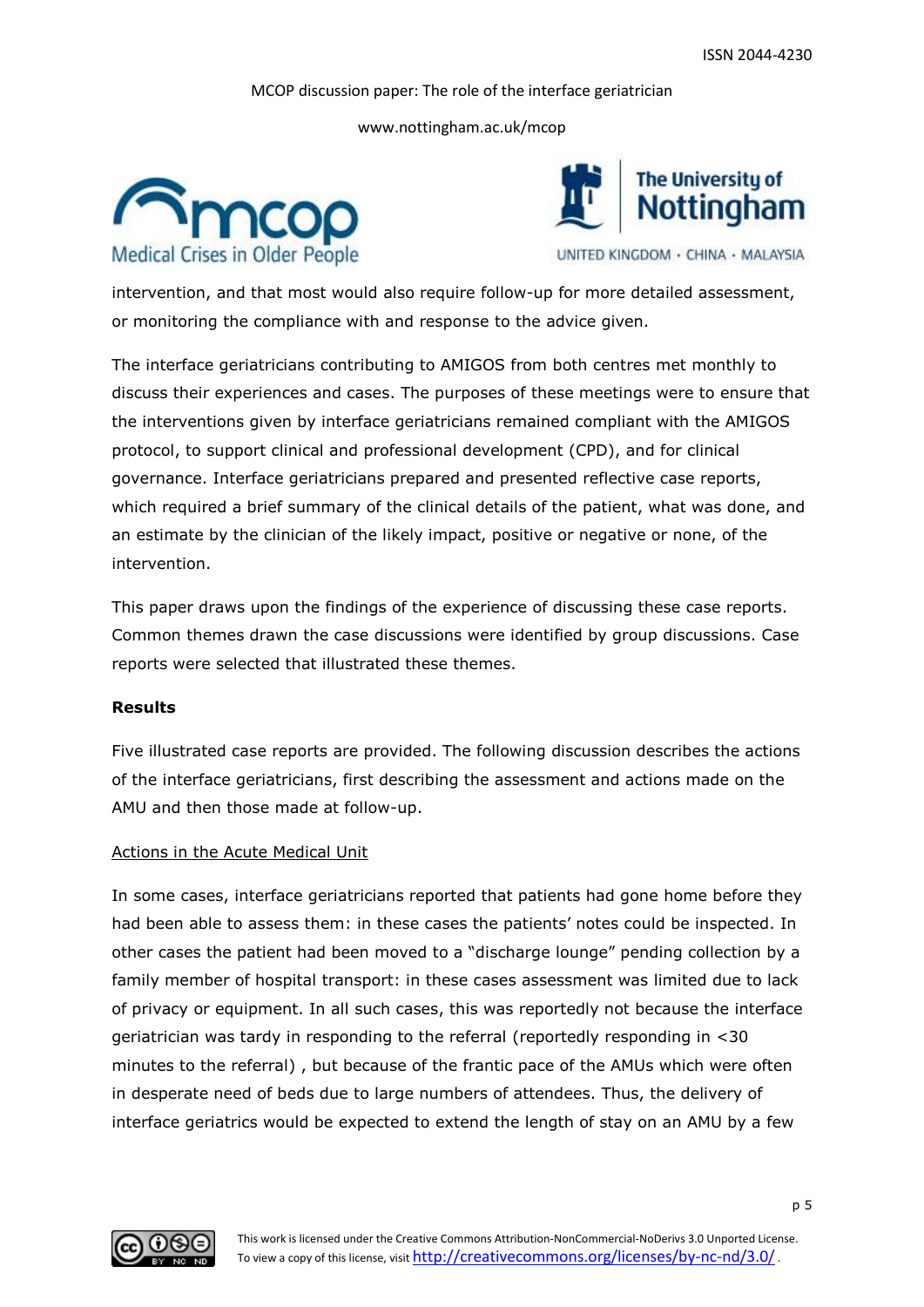www.nottingham.ac.uk/mcop





UNITED KINGDOM · CHINA · MALAYSIA

minutes, but this might be operationally difficult in very busy units. Furthermore, the effect of interface geriatrics could be limited by service pressures.

In some cases, even after assessment, interface geriatricians found little to add to existing management. An example would be a patient with chest pain for whom the correct management was given and planned. In such cases, the specificity of the ISAR tool in identifying a complex patient in need of interface geriatrics is shown to be questionable. Cost-effective targeting of interface geriatrician time may be difficult if a standard tool such as the ISAR is used.

The assessment of the patient on the AMU by the interface geriatricians and the actions that followed were mainly: reviewing the diagnosis and actions already made; further attention to the mental health of the patient; taking a collateral history; assessment of the social network; specialist assessment of geriatric conditions; undertaking a medication review; and communication with the GP and other primary care professionals.

# *Reviewing the diagnosis and actions already made.*

An example of a review of the diagnosis was a patient with a transient visual disturbance in whom a diagnosis of a possible TIA was made by the AMU team and who referred her to a specialist out-patient clinic, arranged a host of investigations, and started a range of secondary prevention medications. The interface geriatrician re-examined the history and confidently diagnosed a migrainous aura, and later found records that a similar diagnosis had been made some years previously. He stopped the referrals, investigations and medication, presumably saving costs and possible side effects of medication. He explained this to the patient, including suggestions in the event of further events, and she was grateful for a consistent explanation. One advantage of an interface geriatrician service is their breadth of medical expertise, thereby increasing access to specialist general medical skills that can be lacking in existing AMU teams that rely on junior medical staff.

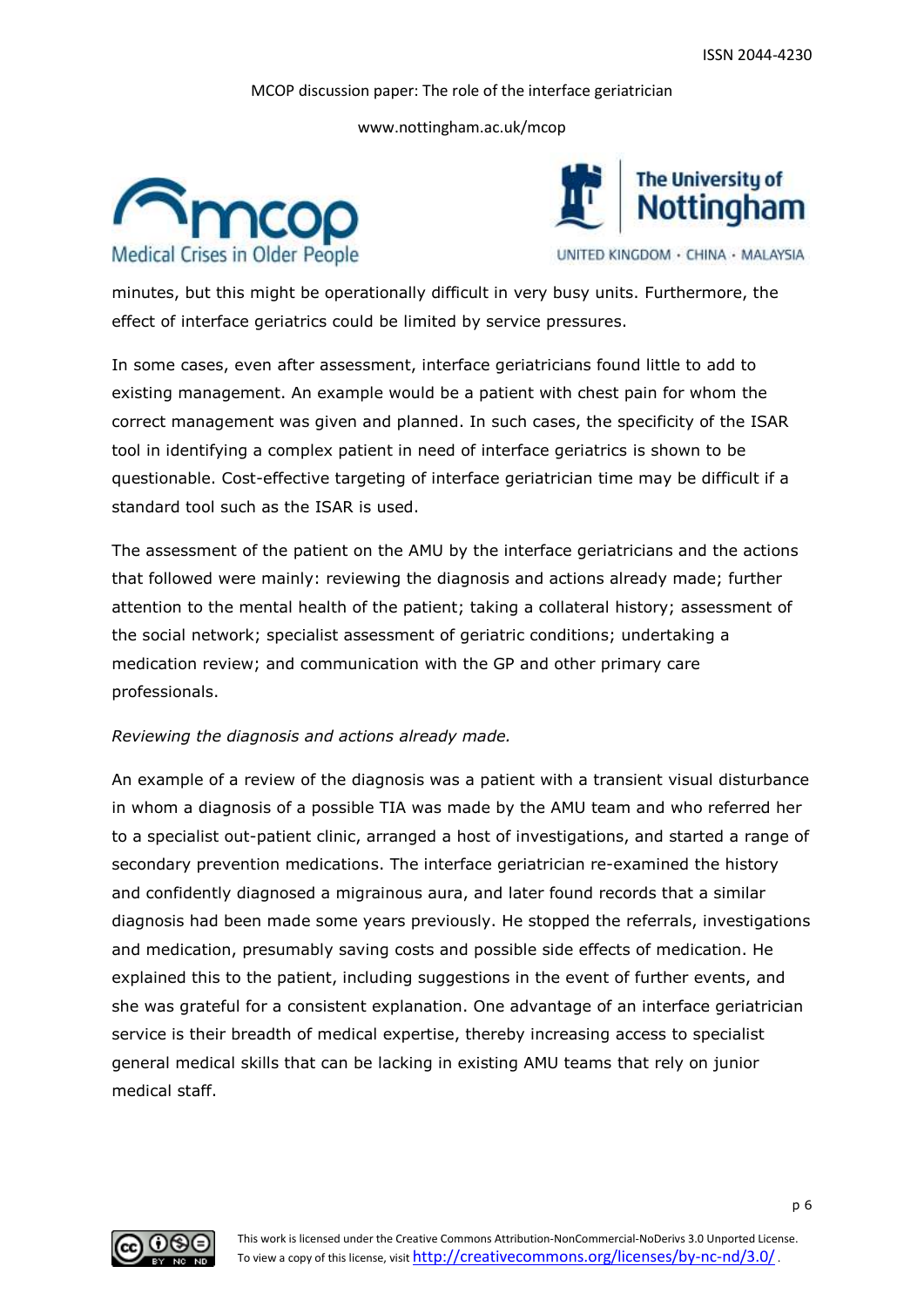www.nottingham.ac.uk/mcop





## *Attention to mental health, use of a collateral history, assessment of the social network*

Further attention to the mental health of the patient had frequently been overlooked by the AMU medical team. The most common aspect was assessing the cognitive function of the patient. Frequently unexpected, unrecognised or unappreciated deficits were noted. As a result, the history previously obtained was often questionable, and the contribution of the mental health disorder to the presentation overlooked. For example, in one case of a lady with no diagnosis who was due to be discharged from the AMU, a collateral history obtained by the community geriatrician by telephone from a variety of informants revealed that the real reason why a patient was on the AMU was a dire social failure in a lady with dementia who lived alone and who was entirely without insight into her inability to feed herself or maintain safety, associated with collapse of her informal, reluctant, and inadequate social support. As a result, with no other immediate options, she was admitted to hospital as a place of safety pending further assessment. In another case, a pattern of repeat presentation at the AMU in a lady with dementia was explored by the interface geriatrician, whose enquiry revealed a clear link between AMU presentations and days when she had reduced social care. The solution, extra care on the week day in question, was discussed with her son who said he was able to adjust her care accordingly, and so she was discharged with a solution to a long running problem for which no usual medical solution had been forthcoming.

#### *Specialist assessment of geriatric syndromes*

As expected, many patients seen by the interface geriatricians had presented with, or had among their complaints, one or more non–specific presentations such as falls. The usual AMU approach to falls was to look for single, serious medical illnesses as underlying causes, or to look solely for serious complications. Patients were discharged when none was found. Interface geriatricians used the geriatric approach of assessing a range of falls risk factors and examining the scope to alter any of them, consideration of evidence based interventions such as strength and balance training, and a fracture risk

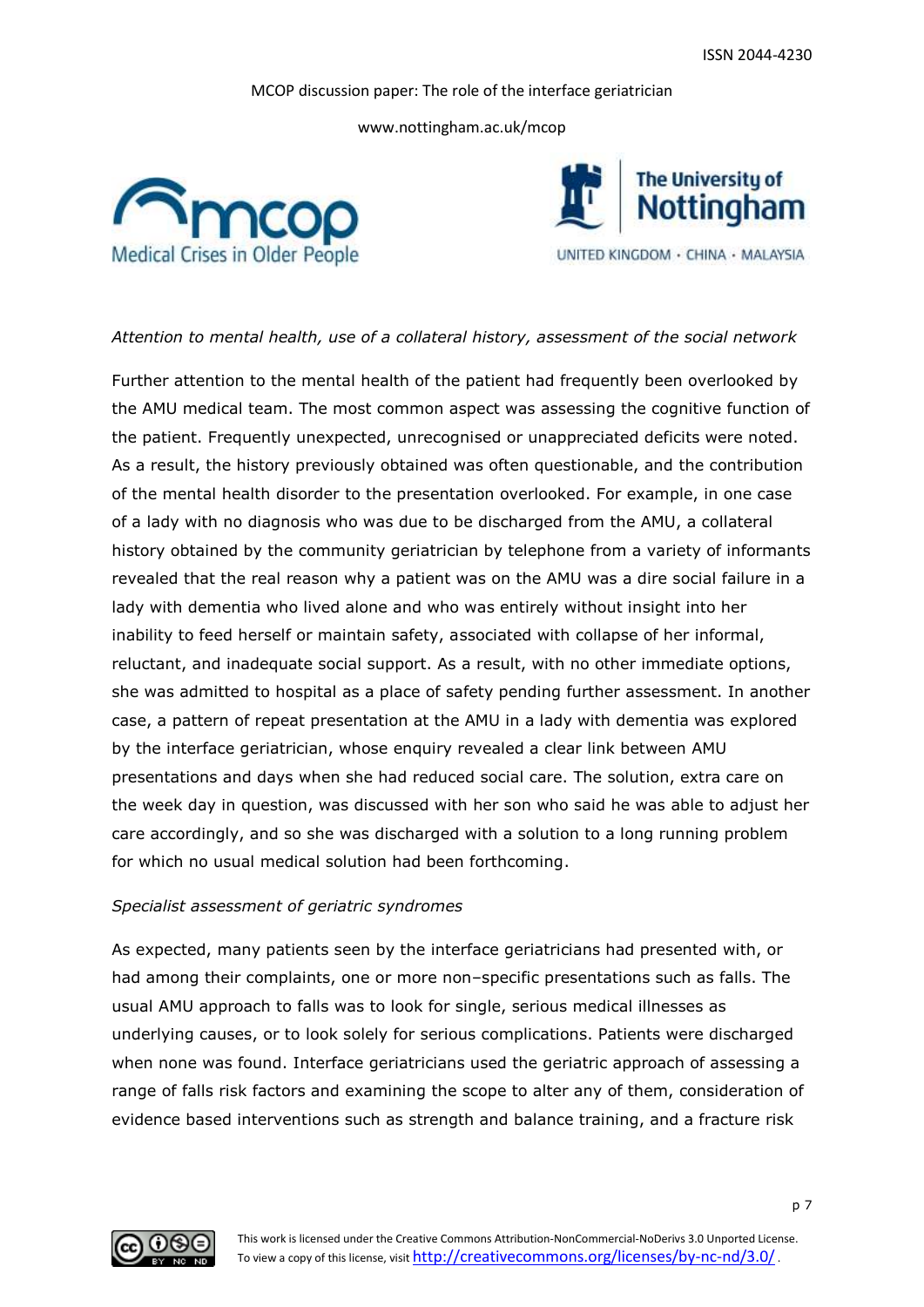www.nottingham.ac.uk/mcop





UNITED KINGDOM · CHINA · MALAYSIA

assessment. Interface geriatricians frequently referred to community based falls services, and so patients should benefit from this.

# *Medication review*

A near uniform part of the interface geriatrician assessment and a frequent area of intervention related to medications. Patients were frequently unaware of drugs they were taking and the hospital's records were often incorrect. Major drug-related problems could be present and not be recognised. The usual geriatric process of detailed medication review had often not been undertaken. The geriatric process of medication review included ensuring that:

- there was a diagnosis for every medication (if not, drugs might be stopped)
- there was evidence that every medication was achieving its desired effect (if not, drugs might be stopped or changed)
- each diagnosis had the right treatment (drugs might need starting, such as for osteoporosis)
- the possibility was explored that the presenting problem or its underpinnings were due to adverse effects of drugs.

An example was a lady who was diagnosed with urinary retention by the AMU team and which resolved for the temporary use of a urinary catheter, but it was the interface geriatrician who noted that she had recently been prescribed an anti-muscarinic drug and later revealed a history of difficulty passing urine since it had been started.

Many potential benefits might accrue from this process of in-depth medication review: reduction of patient symptoms, prevention of further episodes of care, and a reduction in drug costs, as in most occasions drugs were stopped rather than started.

The vital importance of medication review at follow-up is described in the next section.

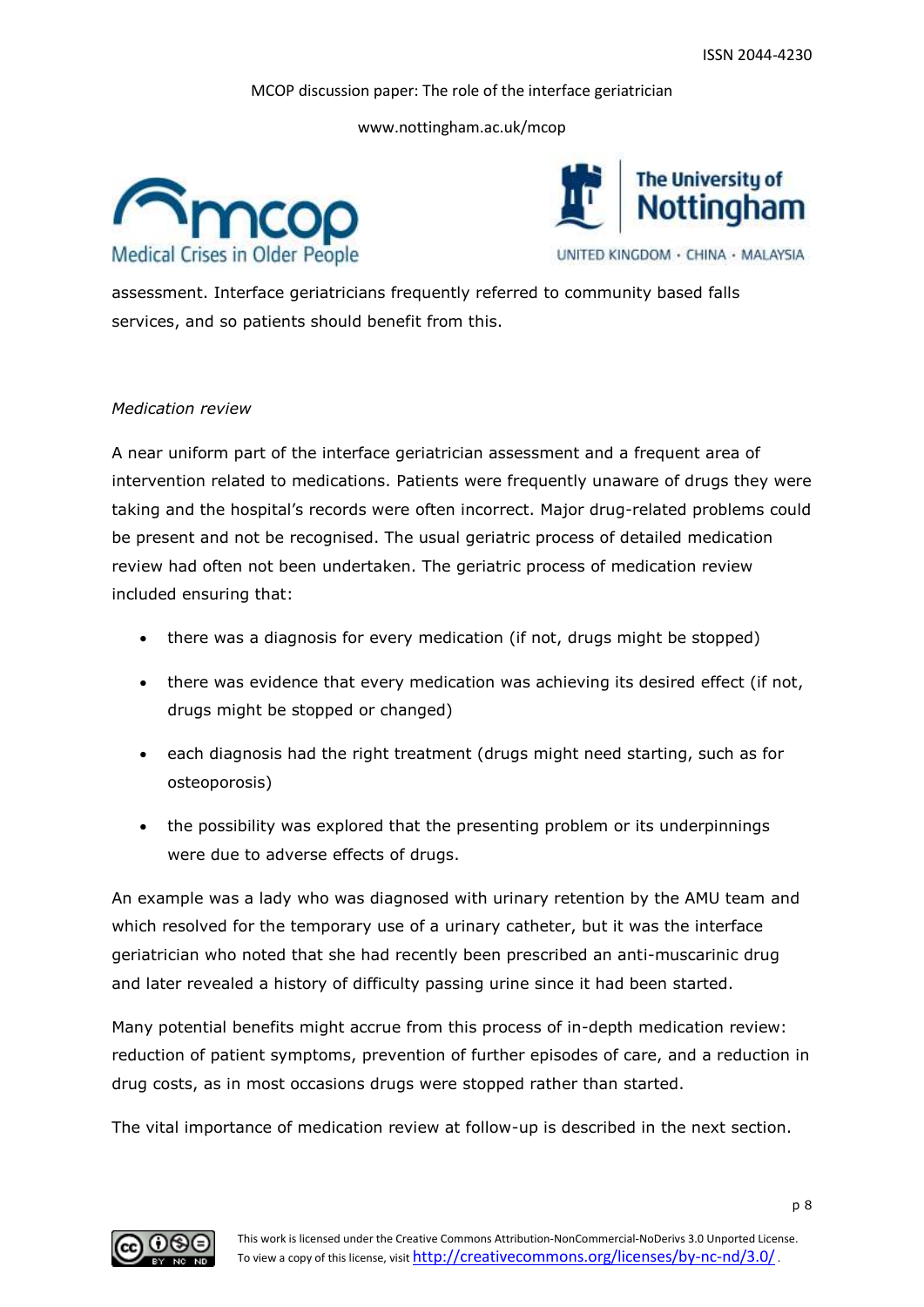www.nottingham.ac.uk/mcop





*Communication with primary care*

Most patients seen by the interface geriatricians had not been referred by their GPs but had instead presented after making a 999 emergency call and passing through the emergency department. This meant that the AMU team were usually unaware of the patient's history known to the GP. Furthermore, although a letter from the AMU team about the AMU presentation was routinely sent the GP, if was often very brief and in keeping with the brevity of the usual medical assessment. Interface geriatricians often contacted the GP surgery, and provided more detailed letters, usually listing what further actions might be helpful, who needed to do them, and when. Prior experience in community geriatrics was drawn upon, making it easier to anticipate what GPs needed to know, and who in the community also needed to be informed, such as community matrons, or intermediate care staff.

# Follow-up by interface geriatrician

Not all patients were followed up, as a proportion had no clinical need. However, most were followed up and most were seen at home. Assessments at home was felt to be hugely informative, it sometimes revealed new and critical diagnostic information, it enabled reassurance for the patient and family, and it was a suitable setting to initiate advance care planning. Some actions by interface geriatricians were simply to check that messages had been understood, referrals received, and acted upon. Frequent, minor but irritating and potentially inefficient communications were unearthed by interface geriatricians and corrected, such as referrals that the AMU team intended to make but overlooked.

# *Better assessment at home*

Interface geriatricians were struck by the improvement in the assessment afforded by a home visit. Missing collateral history often became available. In one case a man with dementia and diabetes was discharged from the AMU having presented in the early morning with acute confusion which had resolved without any cause being found. On home assessment a collateral history revealed details that were not known on the AMU including a history of increasing shortness of breath on exertion, a recent myocardial

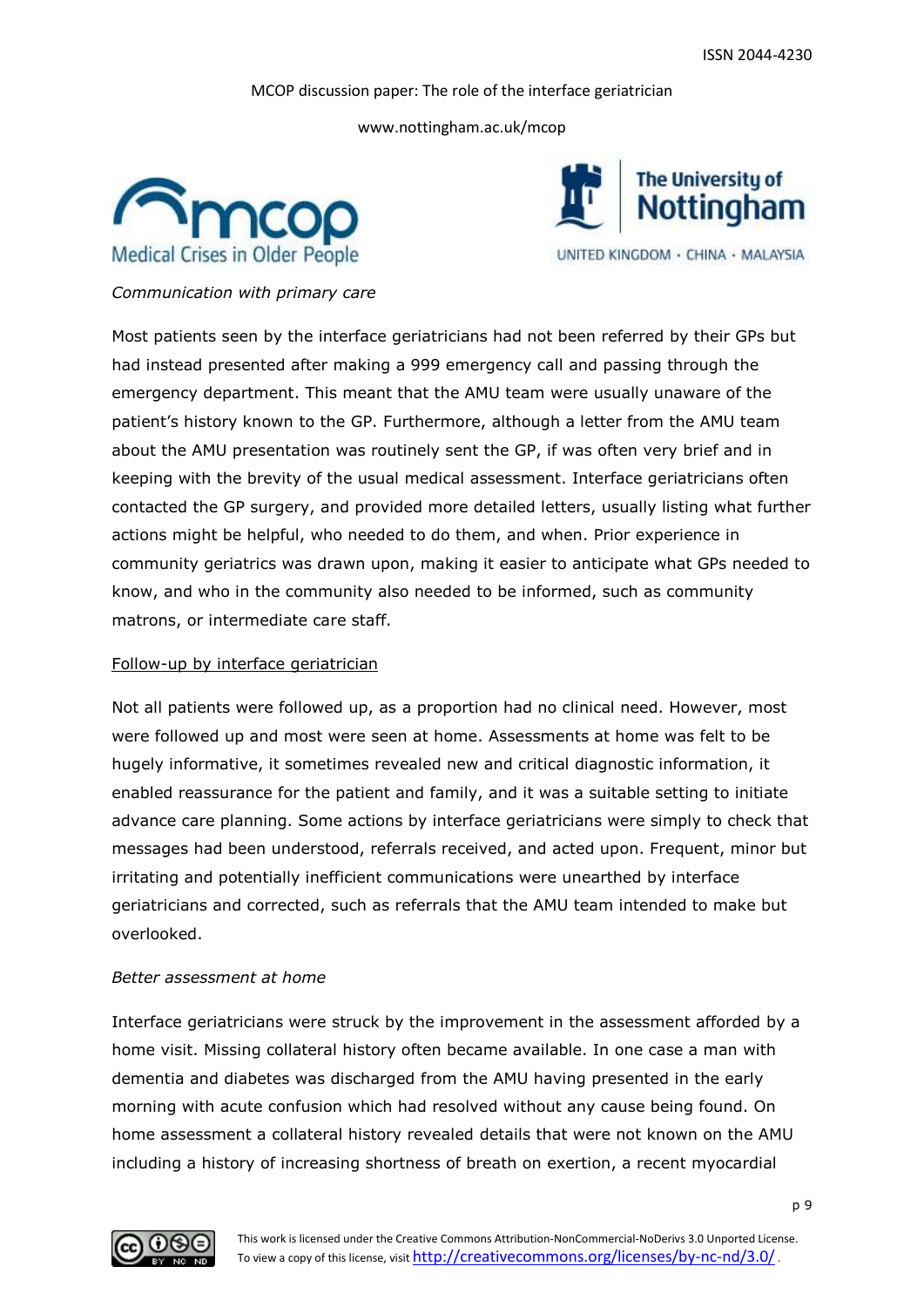www.nottingham.ac.uk/mcop





UNITED KINGDOM · CHINA · MALAYSIA

infarction, recent introduction of a beta-blocker, increased abdominal girth and, finally, increasingly stout legs. As the collateral history unfolded during the home assessment the diagnosis of congestive cardiac failure causing paroxysmal nocturnal dyspnoea became obvious, and at that point it was possible to confirm this by the observation of a raised jugular venous pressure and (previously overlooked) oedema to the level of the sacrum. Management at that point was simple. In another case, a lady who had been a repeat attender at the AMU was seen at home with her brother. Her first attendance had been with shortness of breath, attributed to fast atrial fibrillation. On the various subsequent visits she received digoxin, then a higher dose of digoxin, then a low dose beta-blocker, then two higher doses. On home assessment she and her brother were found to be eccentric, and she informed the interface geriatrician that after each attendance she had taken all 14 doses of medication she had been prescribed. She had never contacted her GP for more tablets, claiming that she felt that 14 days tablets were "quite enough". At the home visit she displayed a bag of drugs prescribed by her GP, none of which tallied with any of those listed in the AMU assessment, and all of which she felt were doing her harm and which justified her decision not to take any more drugs. After some discussion, she decided to stop all her medication (going further than the geriatrician's advice) and did not present to the AMU again.

# *Explanation, reassurance*

Some visits seemed to be well received even if nothing specifically medical was done. Interface geriatricians were warmly thanked for simply reviewing the case, providing explanation and reassurance that their GPs (in whom most patients had great trust) were doing the right thing. There often seemed to be an opportunity for patients to ask trivial questions, to think about the prognosis, or simply to talk. These benefits might be hard to capture in the outcome measures in a trial and might be an expensive way of providing higher quality care.

#### *Advance care planning*

In many patients who were residents of care homes, the interface geriatrician used the AMU presentation to trigger a discussion about advance care planning. In many cases, this was well received and timely, leading (after a few tears) to the formation of end of

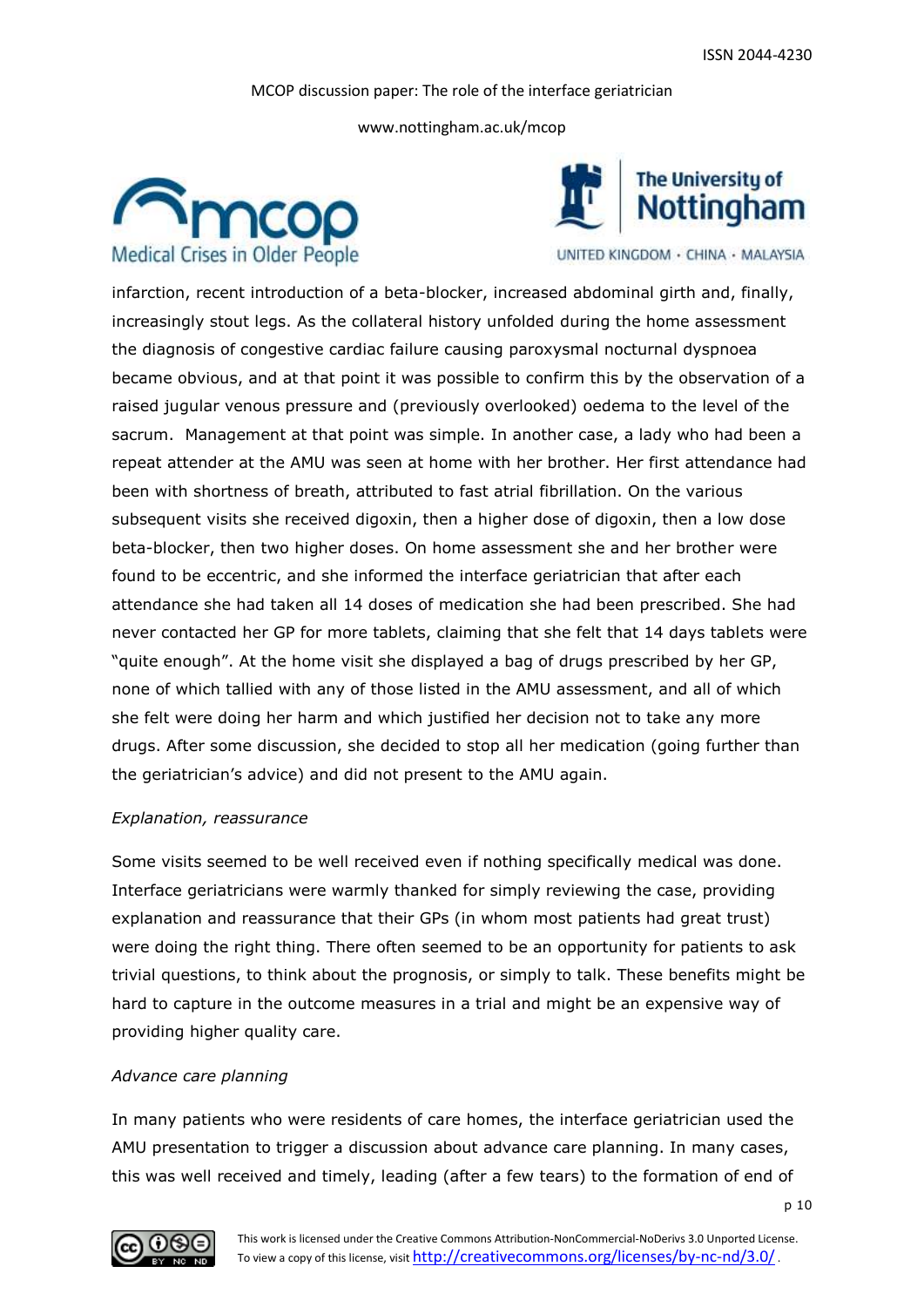www.nottingham.ac.uk/mcop





UNITED KINGDOM · CHINA · MALAYSIA

life plans and decisions to avoid hospitalisation for future, expected deteriorations and the use of end of life care pathways in serious episodes. It was not uniformly effective. In one case after a very long and detailed discussion and apparent agreement with one patient's sons that she was dying and wished to die at the home, the patient was admitted the next week, only to die in hospital shortly afterwards. In other occasions, the intervention by the interface geriatrician, coming on the heels of a presentation at the AMU, provided a timely nudge towards end of life care planning which had hitherto been put off for a later day.

## **Discussion**

A simple (if tautological) summary of the nature of interface geriatrics is that it is geriatric medicine across the hospital-community interface. The features of practice displayed by the interface geriatricians will be familiar to geriatricians working in any other setting or disease group. These features include a thorough medical assessment, with particular emphasis upon a mental health assessment, the use of a collateral history, identifying geriatric syndromes and issues of polypharmacy. They also included close attention to communication across the secondary/primary care interface, both acquiring and passing on vital diagnostic and management information. The relatively unusual aspects of the interface geriatrician role was that it was provided on the AMU rather than in an in-patient setting with a full MDT, and that it involved community follow up – although community geriatricians are becoming more common.

The degree to which this way of working is cost-effective will be examined by AMIGOS. Such evaluation is warranted because the interface geriatrician did not work in a typical MDT setting. The experience listed here raises concerns about the degree to which AMIGOS will be able to detect such benefits. First, the use of the ISAR tool to select patients for intervention may not have sufficient specificity, resulting in individuals who are not at risk of future adverse events being assessed. The observed effect of the interface geriatrician intervention might be attenuated in AMIGOS because of the "dilution" of any effect in some patients by the inclusion of patients who could not benefit. Second, interface geriatricians felt that their interventions might be too little or too late to make a significant difference. Third, the differences they might make were

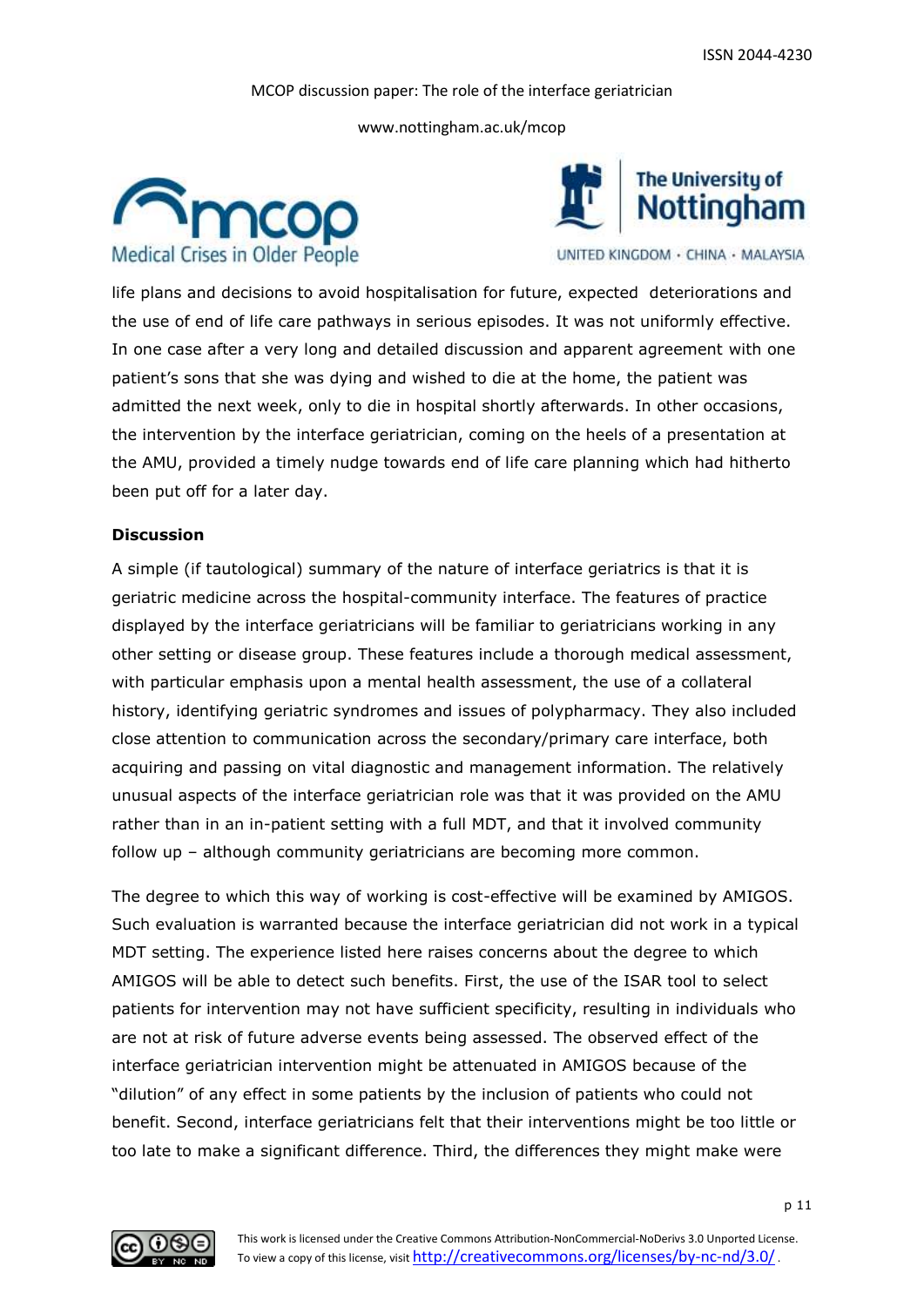www.nottingham.ac.uk/mcop





UNITED KINGDOM · CHINA · MALAYSIA

difficult to measure using standard outcome measures. For example, benefits of interventions by interface geriatricians might include reduction of minor medication sideeffects, patient or carer reassurance, reduction of specific symptoms, reduction in readmissions, or reduction in drug costs. The AMIGOS primary outcome measure, days spent at home, is sensitive only to reductions in readmissions and deaths, and some secondary measures such as institutionalisation, are also likely to be insensitive to such benefits.

In both Leicester and Nottingham, the original notion of an interface geriatrician as tested in AMIGOS appeared to be developing while AMIGOS was in recruitment. In Leicester, a Frail Older People Advice and Liaison service (FOPAL) developed on its AMU. Its roles extended beyond frail older people being discharged, as in AMIGOS, into the management of ill frail patients on the AMU and directing skilled subsequent hospital care. In Nottingham, an Acute Medical Unit geriatrician was commissioned whose role it was to support the AMU teams in deciding who might be discharged home rather than admitted, and to guide the in-patient care of frail older people being admitted. In both these cases, the interface geriatrician role extended beyond the primary/secondary care interface to the AMU/in-patient interface. This illustrates that AMIGOS only tested one aspect of interface geriatrics and further studies are likely to be required irrespective of the result of AMIGOS.

In summary, we have described the key features of the intervention delivered by interface geriatricians, as shown to be feasible and tested in the AMIGOS study. The potential benefits to patients included a range of improved health outcomes, stemming from a comprehensive geriatric medical assessment enhanced by home assessment. Limitations to the effectiveness of such ways of working included problems in the identification of the patients most likely to benefit, and making such an assessment in a busy Acute Medical Unit where time and space were short. The benefits of such an intervention may be difficult to detect in a RCT because of dilution of any benefits by the inclusion of patients who could not benefit from interface geriatrics, and because of the difficulties of capturing the wide range of potential health benefits using conventional

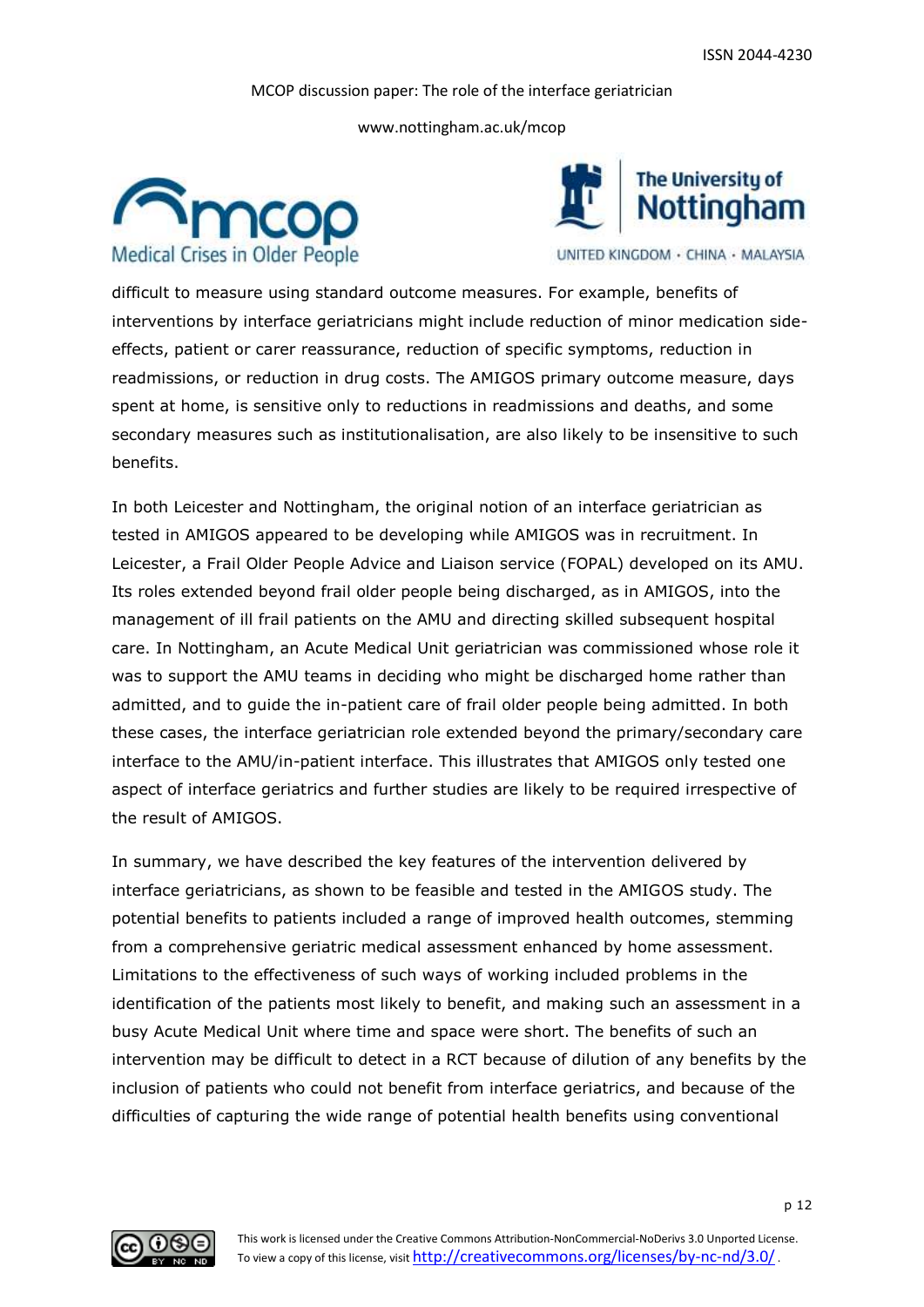www.nottingham.ac.uk/mcop





health outcome measures. The model of interface geriatrics tested in AMIGOS (assessing

and advising on patients discharged from an Acute Medical Unit) did not examine the wider roles of geriatricians in Acute Medical Units.

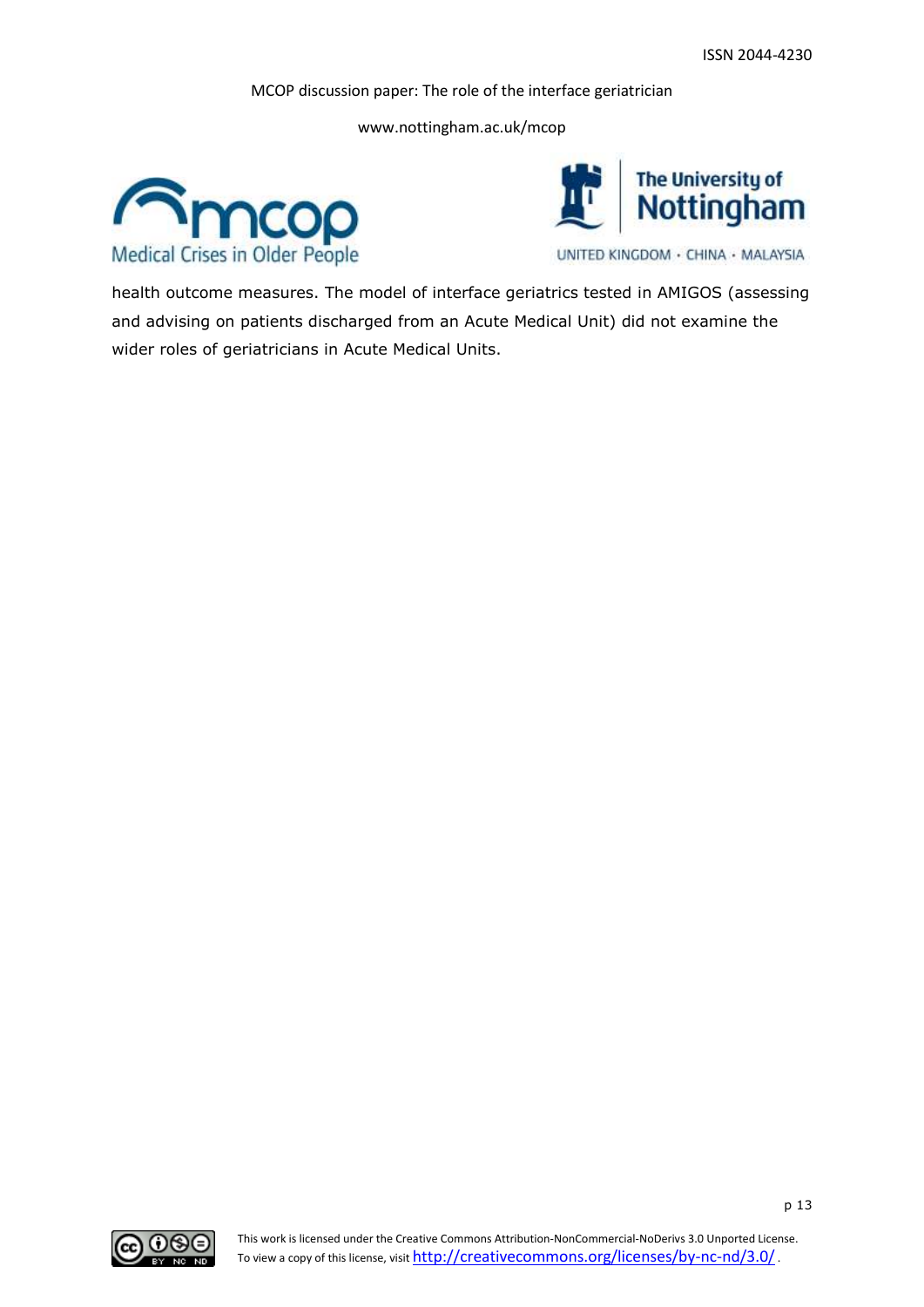www.nottingham.ac.uk/mcop





# **Abbreviations**

AMIGOS: Acute Medical Unit Comprehensive Geriatric Assessment Intervention Study; AMU: Acute Medical Unit; CGA: Comprehensive Geriatric Assessment; CPD: Continued professional development; GP: General Practitioner; IG: Interface geriatrician; ISAR: Identification of Seniors At Risk; MMSE: Mini Mental State Examination.

# **Funding acknowledgment and disclaimer**

This paper presents independent research commissioned by the National Institute for Health Research (NIHR) under its Programme Grants for Applied Research funding scheme (RP-PG-0407-10147). The views expressed in this paper are those of the authors and not necessarily those of the NHS, the NIHR or the Department of Health.

# **References**

1. Woodard J, Gladman, J., Conroy, S. Posters. The Journal of Nutrition, Health & Aging. 2009;13(0):S308.

2. Conroy S, Ferguson C, Woodard J, Banerjee J. Interface geriatrics: evidencebased care for frail older people with medical crises. Br J Hosp Med (Lond). [Review]. 2010 Feb;71(2):98-101.

3. Ellis G, Whitehead MA, Robinson D, O'Neill D, Langhorne P. Comprehensive geriatric assessment for older adults admitted to hospital: meta-analysis of randomised controlled trials. BMJ. 2011 2011-10-27 00:00:00;343.

4. Conroy SP, Stevens T, Parker SG, Gladman JRF. A systematic review of comprehensive geriatric assessment to improve outcomes for frail older people being rapidly discharged from acute hospital: 'interface geriatrics'. Age and Ageing. 2011 July 1, 2011;40(4):436-43.

5. Edmans J, Conroy S, Harwood R, Lewis S, Elliott R, Logan P, et al. Acute medical unit comprehensive geriatric assessment intervention study (AMIGOS). Trials. 2011;12(1):200.

6. Dendukuri N, McCusker J, Belzile E. The Identification of Seniors At Risk Screening Tool: Further Evidence of Concurrent and Predictive Validity. Journal of the American Geriatrics Society. 2004;52(2):290-6.

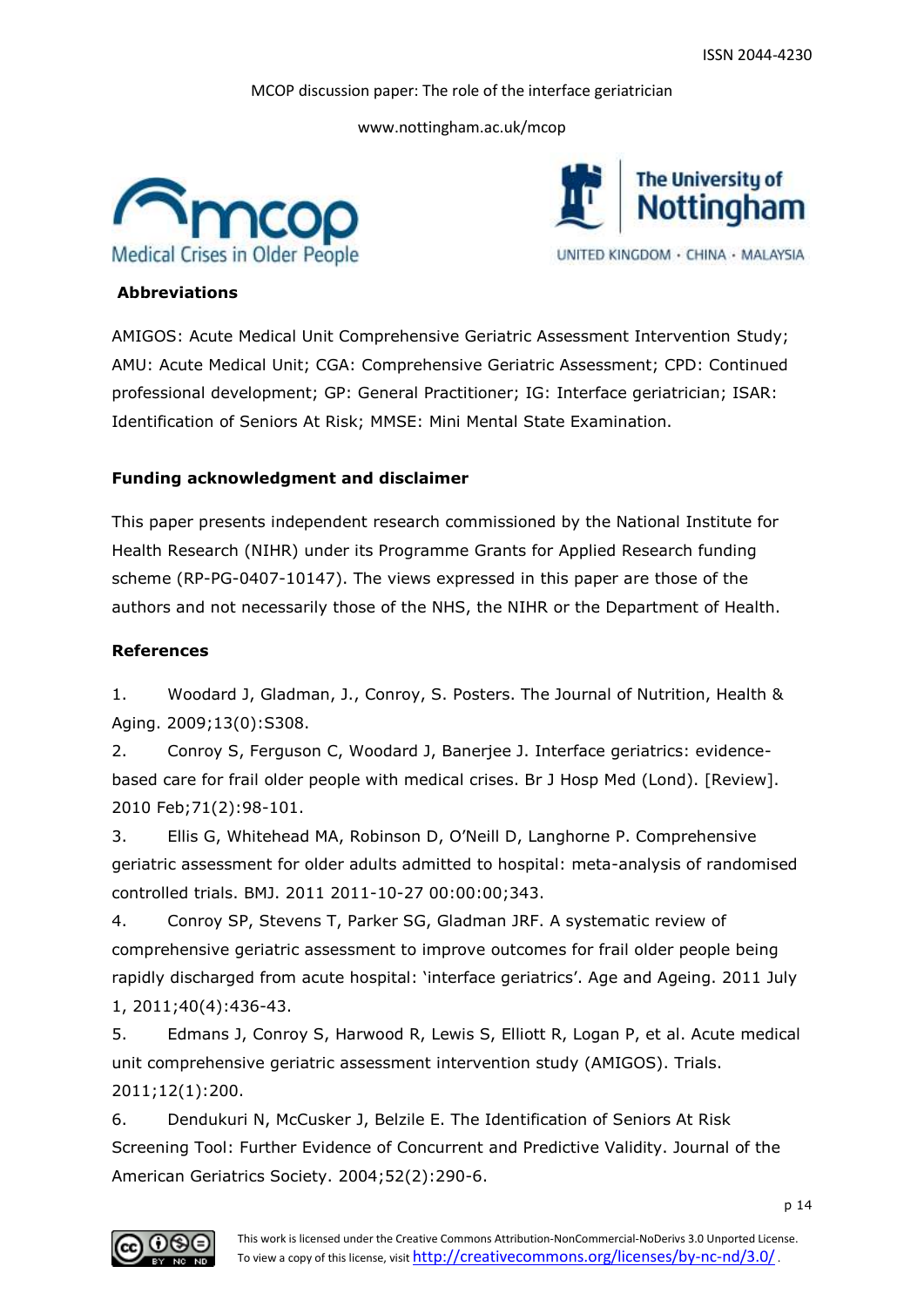www.nottingham.ac.uk/mcop





UNITED KINGDOM · CHINA · MALAYSIA

#### *Case 1*

A 77 year old lady was referred the AMU by her GP when neighbours had raised concerns about her increasing confusion and the possibility that she had taken a week supply of medication over a two day period. Assessment by the attending medical team on the AMU found her medically stable with no evidence of a critical drug overdose and planned to send her home. Despite presenting with reported increased confusion, no formal assessment of cognition was made. When she was reviewed by the interface geriatrician, she scored 8/30 on MMSE and while able to engage well in conversation, there were inconsistencies in her history. There was no suggestion of depression or deliberate drug overdose. A collateral history was sought from her next of kin, a family friend, who detailed deteriorating memory and increasingly erratic behaviours. They expressed grave concerns for the patient's safety in her current environment. The patient lived alone in a first floor flat and had refused social supports in the past. Until recently her neighbours had been supportive, assisting with shopping and providing informal social support. In recent times the patient had started wandering out of her flat overnight, knocking on neighbours doors and phoning them up to twenty times per day, often in the middle of the night. Her medications were delivered on a weekly basis by the local pharmacy but the patient was either taking or discarding all the medications within a day of delivery. Her behaviour was described as pestering the neighbours and they had increasingly withdrawn their support. As the patient was keen to return home, but serious concerns regarding safety and lack of social supports had been raised, the interface geriatrician assessed mental capacity to make this decision. The geriatrician felt the patient lacked capacity to make an informed decision about discharge and that an urgent assessment of care needs was required. As there was no available intermediate care assessment bed, pending its availability, an acute hospital admission was advised for further assessment.

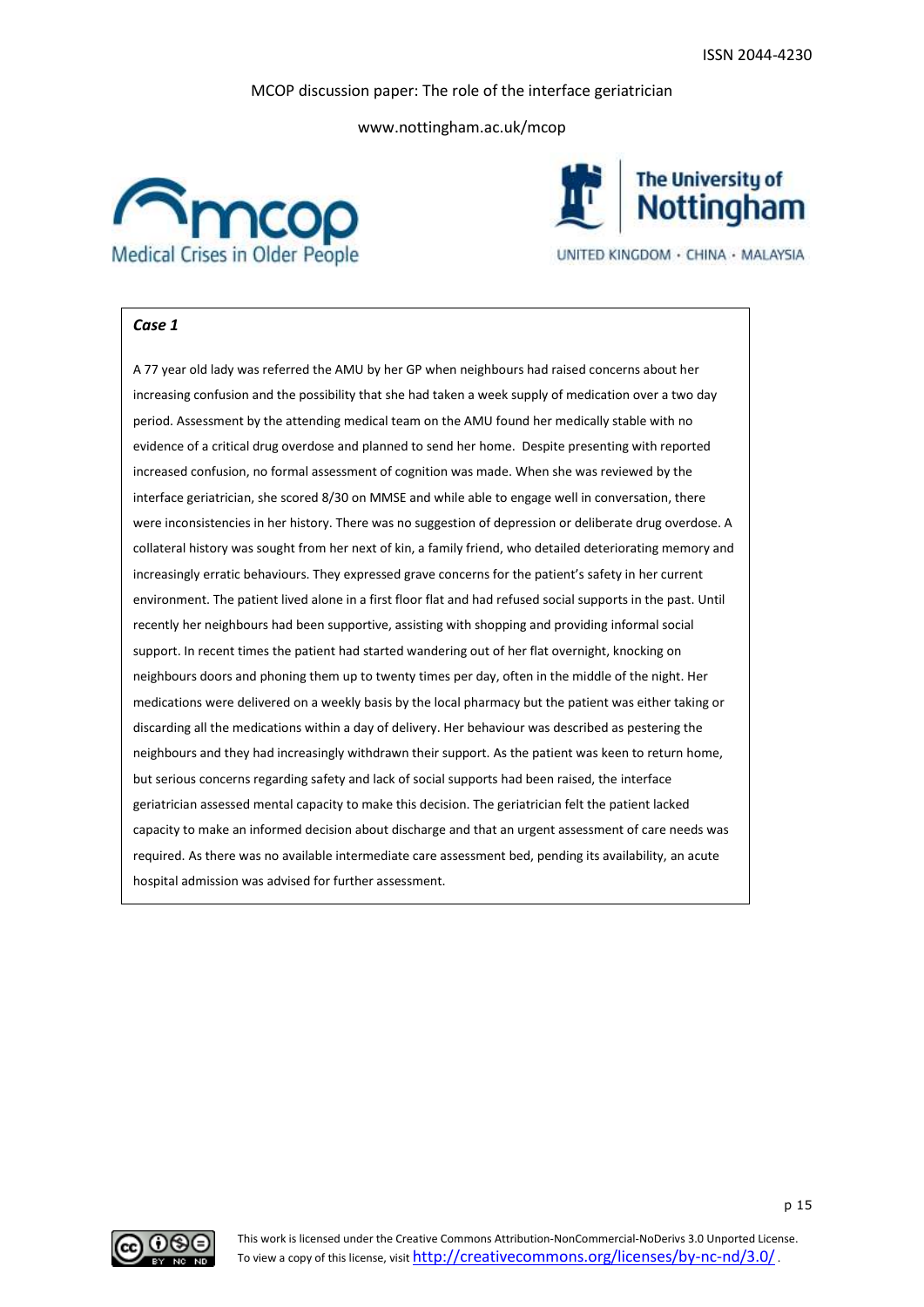www.nottingham.ac.uk/mcop





# *Case 2*

A 90 year old lady presented to the AMU having been found wandering outside her home in a confused state by neighbours. She was treated for a urinary tract infection despite negative urinalysis and inflammatory markers. She was reviewed by the interface geriatrician who felt the presentation was suggestive of a delirium but without clear precipitant. There was evidence that the patient was cognitively impaired having scored 21/30 on Mini Mental State Examination (MMSE) that day, but the degree to which this score was attributable to delirium or an underlying dementia process was initially uncertain. The interface geriatrician also identified seven admissions in recent months with similar presentations. A collateral history was obtained from the patient's son who confirmed a diagnosis of mixed aetiology dementia had been made six months previously. He also confirmed that the patient lived in a warden-aided flat with carers calling twice daily to assist with activities of daily living. Her son felt social contact was important to his mother as she tended to repeatedly phone family and friends when she was alone. A friend also called daily except on Sundays and Wednesdays. On reviewing the admission history the IG identified that all recent admissions had occurred on either Sundays or Wednesdays, the days on which the additional social call did not occur. It suggested that these wandering events and associated increased confusion were prevented by a consistent routine and adequate social support. A plan was put in place for the patient's son to contact social services to arrange additional social supports, activities, or a day centre on the days in question so that the patient could be supported to remain in her current environment for as long as possible.

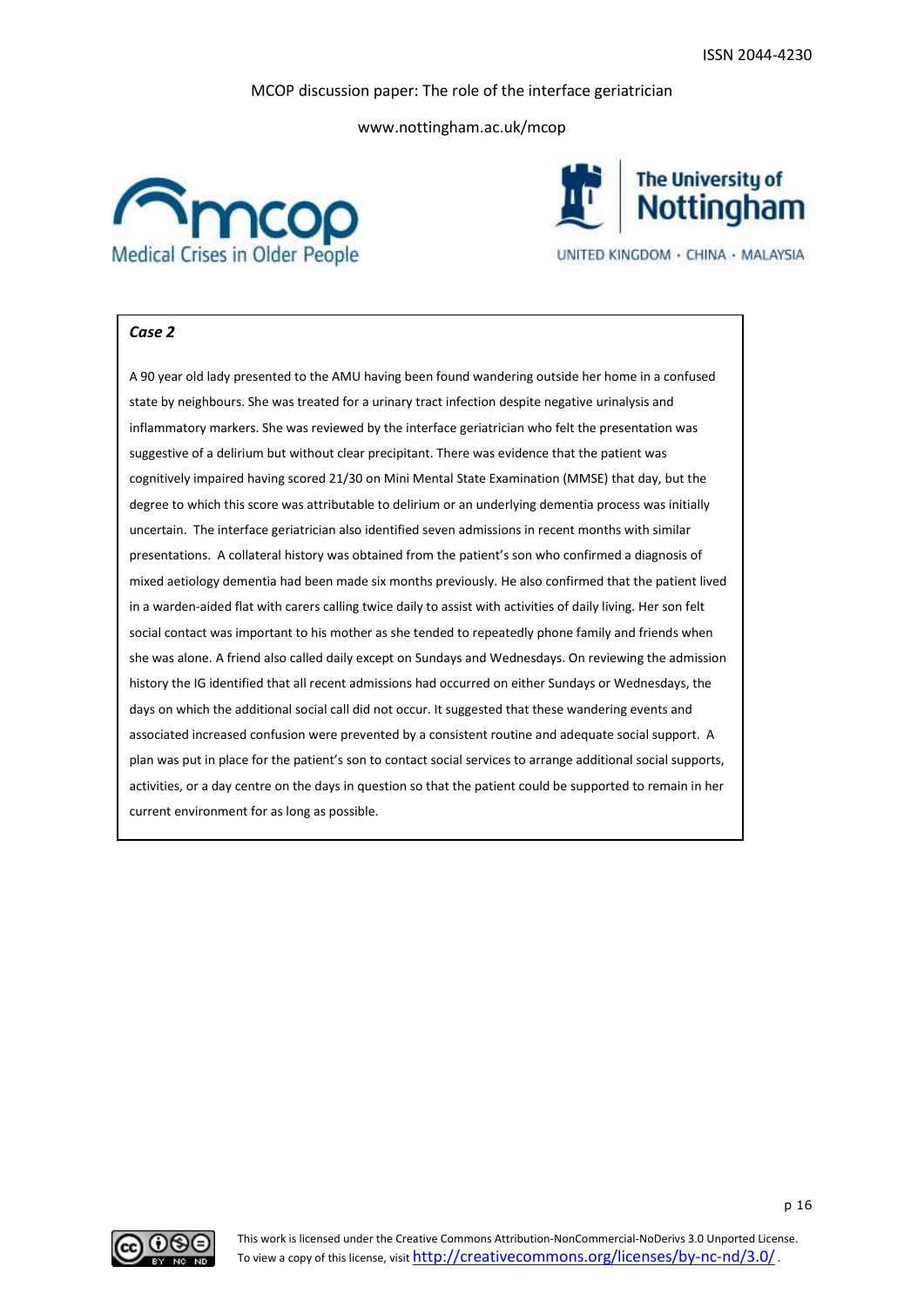www.nottingham.ac.uk/mcop





## *Case 3*

A man was seen in the AMU having been sent as an emergency with a non-specific presentation of acute illness or confusion that morning. He was known to have a dementia and type II diabetes mellitus. By the time of initial assessment he not attended by a carer or family member, so there was little history of the presenting event, and he appeared in normal health and well being. This diabetes was well controlled and basic observations were normal. The interface geriatrician spoke by telephone to his son, with whom the patient lived, and who was at work. Time was short for the son and the patient was keen to return home. No diagnosis for the episode was made. The interface geriatrician saw the patient at home with his family and wider social network 3 days later. At that point the presenting episode was more clearly an episode of shortness of breath waking him in the early hours, leading to agitation. Without prompting, a number of previously unexplained symptoms were catalogued: increasing shortness of breath on exertion such as dressing, swollen feet requiring changes to his footwear, and increasing abdominal girth leading to a reduced number of pairs of trousers that fitted him. These symptoms all developed a few weeks after a presentation at another hospital where a diagnosis of an uncomplicated myocardial infarction had been made and a beta-blocker had been started. By this point the diagnosis was pretty clear and the geriatrician had already spotted the patient's mild tachypoea and JVP visibly pulsating above the patient's collar while seated. Sacral oedema was then detected. The patient was obese and so ascites was suspected but not detected clinically. The presenting condition was presumably paroxysmal nocturnal dyspnoea due to CCF, and this simple diagnosis was obscured because of the patient's dementia and means though which his health care was provided.



p 17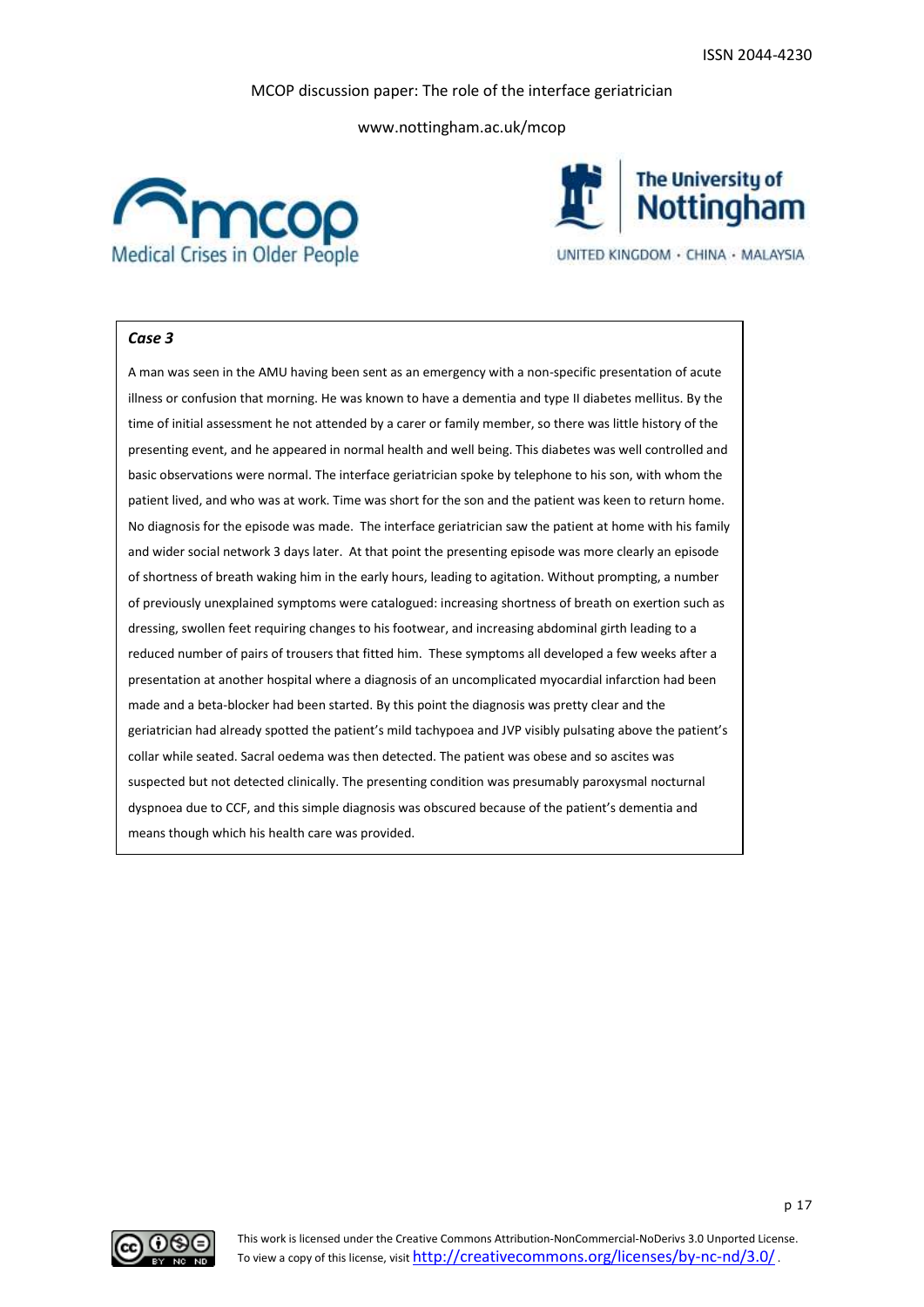www.nottingham.ac.uk/mcop





#### *Case 4*

An 84 year old lady attended the AMU with delirium secondary to infective diarrhoea, further complicated by fast atrial fibrillation and acute kidney injury. She had a background history of dementia, scoring 16/30 on MMSE. Her medical issues were optimised and she was reviewed by an interface geriatrician who arranged a follow-up domiciliary visit due the medical complexity of the case in the context of dementia. At the time of the domiciliary visit, the patient's nephew provided a collateral history which suggested the patient was experiencing paranoid delusions about her neighbours and had become increasingly socially isolated. She had also accused her niece of stealing her money when she had tried to assist with financial affairs. When repeated at this time, the MMSE was again 16/30 and there was no evidence of an ongoing delirium. The interface geriatrician contacted the community mental health team for an urgent assessment and communicated the events and plan to the GP. The geriatrician was contacted by the patient's niece shortly after the home visit with concerns about the follow up plan and supports as the patient had been removed from the GP's list due to abusive behaviour towards the staff of the practice. When the GP was unavailable to discuss the case further, the geriatrician again contacted the community mental health team to expedite their assessment. Before the assessment could take place the patient called an ambulance and attended the emergency department with symptoms and signs consistent with dermatitis. The geriatrician reviewed the patient in the emergency department and, with prior knowledge of the case, was quickly able to identify that although medically stable, there was an impending crisis from a mental health point of view. Rather than discharge the patient back to the community, potentially allowing the situation to escalate further, the geriatrician facilitated admission for urgent psychiatric assessment which resulted in transfer to aged care psychiatry unit for ongoing management.

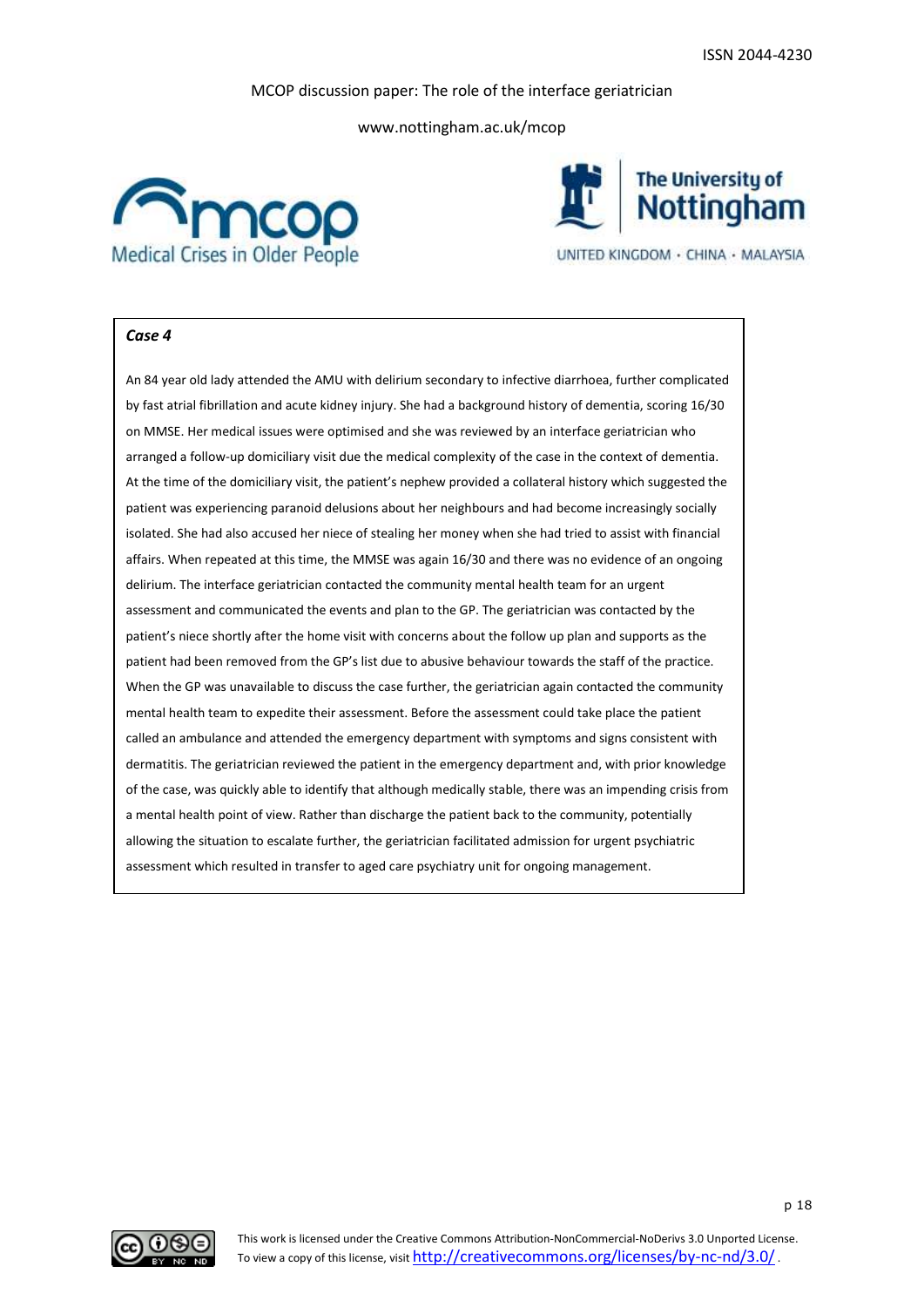www.nottingham.ac.uk/mcop





UNITED KINGDOM · CHINA · MALAYSIA

# *Case 5*

A 71 year old gentleman was referred to the emergency department (ED) following a fall with an associated head injury. He had a reduced level of consciousness with a Glasgow Coma Scale score of 13/15 on arrival. He was stabilised in the ED and underwent a CT head to out rule a traumatic cerebral bleed. There was no acute brain injury on this occasion but the scan revealed extensive chronic ischaemic changes with three mature infarcts and generalised cerebral and cerebellar atrophy. He had a raised alcohol level consistent with alcohol intoxication. He was referred to the AMU for ongoing management, where he was deemed stable and suitable for discharge. He was assessed by the interface geriatrician who noted that there had been multiple similar admissions in the preceding years with alcohol intoxication. The geriatrician also identified a number of ongoing issues. He had a right hemiparesis following a stroke which was associated with impaired mobility and was significantly contributing to his fall risk. He continued to mobilise around his flat using a walking frame. He lived alone in a flat, with no formal social supports in place. He had a pendant alarm that he would use when he fell. In conversation he displayed evidence of mild cognitive impairment and although he lacked insight into how his excessive alcohol intake was contributing to his ill health, he had capacity to make a decision about returning home. He scored 19/30 on Mini Mental State Examination. A collateral history was obtained from the patient's daughter who clearly differentiated the patient's functional abilities when he wasn't drinking alcohol compared to times when his consumption increased. During periods of heavy alcohol intake, he was at risk of repeated falls and episodes of increased confusion. His mobility deteriorated and he experienced episodes of urinary incontinence when he was drinking excessively. During times when he was drinking less, his functional capacity increased. He had refused social services input on a number of occasions in the past. The geriatrician reviewed medications, recommended discontinuation of a diuretic as there was no evidence of hypertension or heart failure. The patient was advised that he needed to dramatically cut down his alcohol intake and was encouraged to accept social services input. He had been assessed by the hospital alcohol liaison team and referred to the community alcohol services on many occasions, but he repeatedly declined their input. He was referred to the community falls prevention team and the GP was asked to refer to social services again. A domiciliary visit was arranged to assess the patient in his own environment, to reinforce the need for alcohol cessation, and to encourage the need for social support.